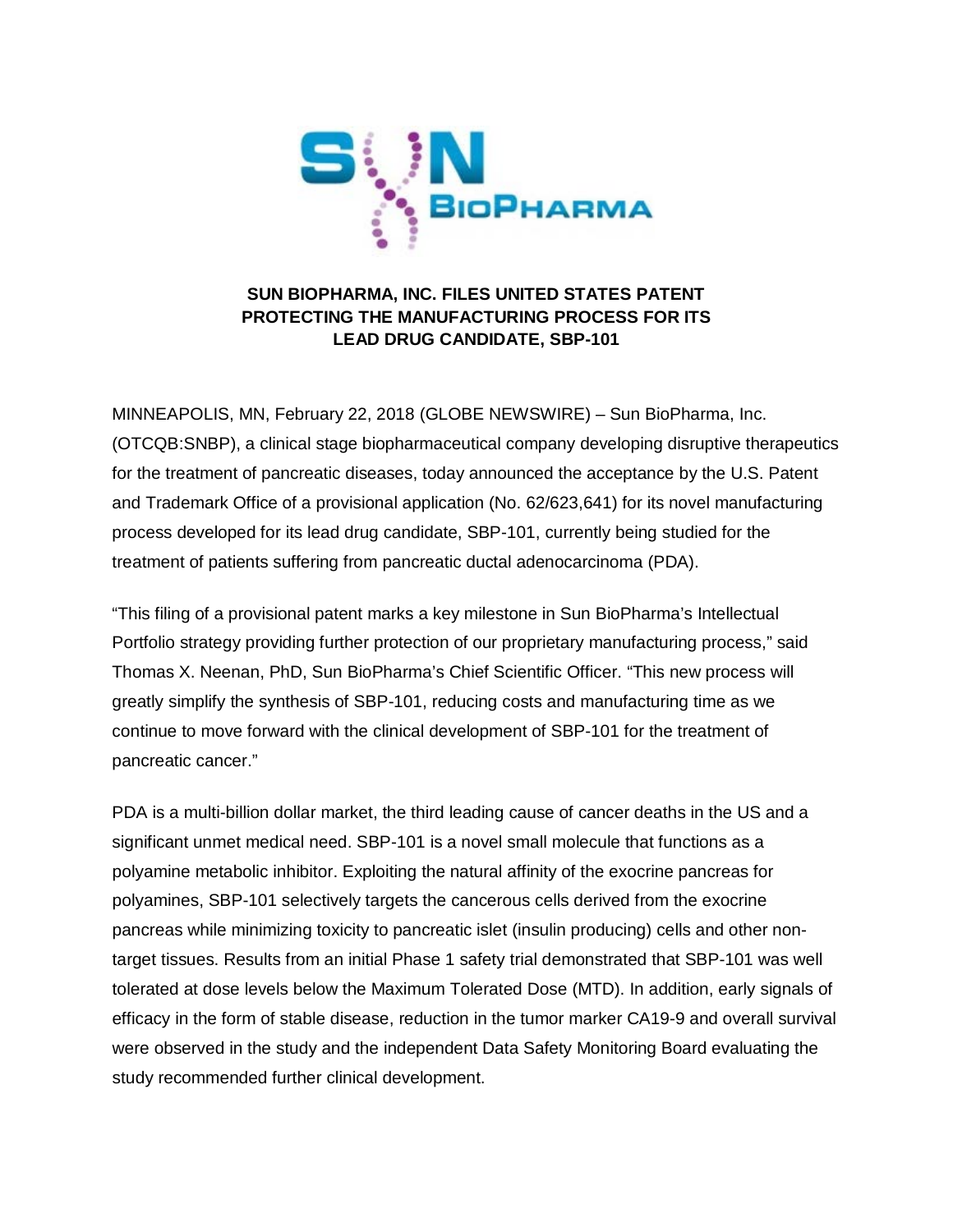"As we move forward with our next clinical trial, a first-line Phase 1a/1b study of SBP-101 in combination with gemcitabine and nab-paclitaxel in previously untreated patients, this new manufacturing process positions us to produce SBP-101 to better support patient enrollment on a more timely and cost efficient basis" said David B. Kaysen, President and CEO. "The filing of this provisional patent is important next step in developing our patent portfolio and signals the importance of our commitment to develop additional patents in the future."

## **About SBP-101**

SBP-101 is a first-in-class, proprietary, polyamine compound designed to exert therapeutic effects in a mechanism specific to the exocrine pancreas. Sun BioPharma originally licensed SBP-101 from the University of Florida Research Foundation in 2011. The molecule has been shown to be highly effective in preclinical studies of human pancreatic cancer models, demonstrating superior activity to existing FDA-approved chemotherapy agents. Combination therapy potential has also been demonstrated. SBP-101 is expected to differ from current pancreatic cancer therapies in that it specifically targets tumors originating in the exocrine pancreas and has shown single-agent and combination efficacy against primary and metastatic disease in animal models of human pancreatic cancer. Management believes that SBP-101 may effectively treat both primary and metastatic pancreatic cancer, while leaving the insulinproducing pancreatic islet cells and non-pancreatic tissue unharmed. The safety and metabolic profile demonstrated in our first-in-human safety study further supports evaluation of the potential for additive or synergistic effects when used in combination with current standard pancreatic cancer treatment.

## **About Sun BioPharma**

Sun BioPharma Inc. is a clinical-stage biopharmaceutical company developing disruptive therapeutics for urgent unmet medical needs. The Company's development programs target diseases of the pancreas, including pancreatic cancer and pancreatitis; the Company's initial product candidate is SBP-101 for the treatment of patients with pancreatic cancer. SBP-101 was invented by Raymond Bergeron, Ph.D., Distinguished Professor Emeritus at the University of Florida. Sun BioPharma has scientific collaborations with pancreatic disease experts at Cedars Sinai Medical Center in Los Angeles, the University of Miami, the University of Florida, the University of Minnesota, the Mayo Clinic Scottsdale, the Austin Health Cancer Trials Centre in Melbourne, Australia and the Ashford Cancer Centre in Adelaide, Australia. The Company's independent Data Safety Monitoring Board (DSMB) is Chaired by James Abbruzzese, MD, Professor of Medicine, Charles Johnson, M.D. Professor of Medicine, a member of the Duke Cancer Institute and Chief, Division of Medical Oncology at Duke University School of Medicine. Further information can be found at: www.sunbiopharma.com. Sun BioPharma's common stock is currently quoted on the OTCQB tier of the over-the-counter markets administered by the OTC Markets Group, Inc. under the symbol: SNBP.

## **Forward-Looking Statements Safe Harbor**

*This press release contains "forward-looking statements" within the meaning of the Private*